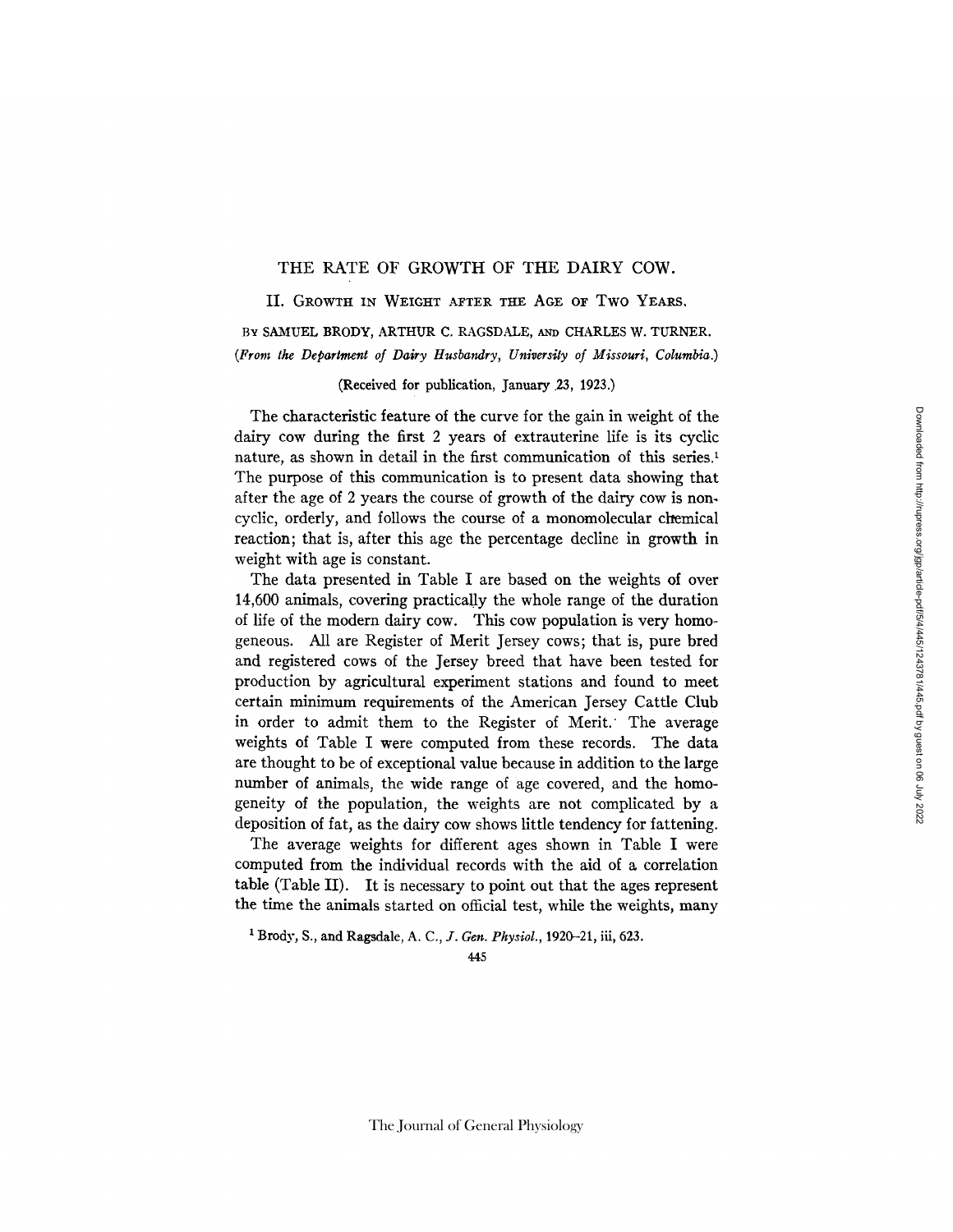|      |                                |                                   | Weight.                  |                        |                              |                              |                 |  |
|------|--------------------------------|-----------------------------------|--------------------------|------------------------|------------------------------|------------------------------|-----------------|--|
| Age. | No. of<br>animals<br>included. | Com-<br>puted<br>from<br>formula. | Mean observed<br>weight. | Standard<br>deviation. | Coefficient<br>of variation. | Aver-<br>age de-<br>viation. | Devia-<br>tion. |  |
| (1)  | (2)                            | (3)                               | (4)                      | (5)                    | (6)                          | (7)                          | (8)             |  |
| yrs. |                                | lbs.                              | lbs.                     | lbs.                   |                              | lbs.                         | ber cent        |  |
| 2.25 | 3,155                          | 803                               | $808 \pm 1.2$            | $87 + 0.74$            | $10.8 \pm 0.09$              | 72                           | 9               |  |
| 2.75 | 1,449                          | 844                               | $836 \pm 1.6$            | $89 \pm$<br>1.1        | $10.6 \pm 0.13$              | 72                           | 8               |  |
| 3.25 | 1,523                          | 875                               | $872 \pm 1.6$            | $93 =$<br>1.1          | $10.7 \pm 0.13$              | 73                           | 8               |  |
| 3.75 | 1,122                          | 896                               | $888 \pm 1.9$            | $92 \pm$<br>1.3        | $10.4 \pm 0.15$              | 72                           | 8               |  |
| 4.25 | 1,171                          | 913                               | $916 \pm 1.8$            | $92 \pm$<br>1.3        | $10.1 \pm 0.14$              | 73                           | 8               |  |
| 4.75 | 916                            | 925                               | $930 \pm 2.2$            | $100 \pm$<br>1.6       | $10.8 \pm 0.17$              | 76                           | 8               |  |
| 5.5  | 1,692                          | 938                               | $938 \pm 1.6$            | $96 \pm$<br>1.1        | $10.2 \pm 0.12$              | 76                           | 8               |  |
| 6.5  | 1,235                          | 948                               | $945 \pm 1.9$            | $98 \pm$<br>1.3        | $10.4 \pm 0.14$              | 78                           | 8               |  |
| 7.5  | 965                            | 953                               | $952 \pm 2.0$            | $94 \pm$<br>1.4        | $9.9 \pm 0.15$               | 78                           | 8               |  |
| 8,5  | 621                            | 956                               | $957 \pm 2.6$            | $97 =$<br>1.9          | $10.1 \pm 0.19$              | 79                           | 8               |  |
| 9.5  | 364                            | 958                               | $962 \pm 3.4$            | $95 \pm$<br>2.4        | $9.9 \pm 0.25$               | 75                           | 8               |  |
| 10.5 | 208                            | 958.8                             | $957 \pm 4.4$            | 94 $\pm$<br>3.1        | $9.8 \pm 0.32$               | 76                           | 8               |  |
| 11.5 | 108                            | 959.4                             | $968 \pm 6.2$            | $95 \pm$<br>4.4        | $9.8 \pm 0.45$               | 83                           | 8               |  |
| 12.5 | 64                             | 959.6                             | $956 \pm 6.1$            | $72 \pm$<br>5.7        | $7.5 \pm 0.45$               | 54                           | 6               |  |
| 13.5 | 32                             | 959.8                             | $961 \pm 9.9$            | $83 \pm 7.0$           | $8.6 \pm 0.73$               | 64                           | 7               |  |
| 14.5 | 14                             |                                   | $1,036 \pm 20.6$         | $114 \pm 14.5$         | $11.0 \pm 1.4$               | 96                           | 9               |  |
| 15.5 | 9                              |                                   | $975 \pm 21.8$           | $97 \pm 15.4$          | $10.2 \pm 1.6$               | 91                           | 9               |  |
| 16.5 | 4                              |                                   | $963 \pm 43.5$           | $129 \pm 31.0$         | $13.4 \pm 3.2$               | 106                          | 11              |  |

TABLE I. *Data on the Growth of the Dairy Cow (Jersey Breed).* 

(1) The ages are mid-values of the age intervals of Table II.

(3) Computed from the formula  $X = 960 (1 - e^{-0.60 (t + 0.77)})$ , where X is the weight at any birth age,  $t$ , in Column 1;  $0.77$  represents the time the fetus was carried *in utero.* 

(4) Mean weight =  $M = \frac{\sum (f. X)}{n}$ . The symbols have the usual statistical

meaning. Its probable error =  $\pm$  0.6745  $\frac{\sigma}{\sqrt{\tau}}$ , where  $\sigma$  is the standard deviation.

(5) Standard deviation =  $\sqrt{\frac{(f \cdot d^2)}{n}}$ . Its probable error = 0.6745  $\frac{\sigma}{\sqrt{2n}}$ . (r (6) Coefficient of variation =  $C = \frac{1}{24} \times 100$ . Its probable error = 0.6745

 $rac{C}{\sqrt{2n}}$ 

(7) Average deviation = A. D. = 
$$
\frac{\sum (f.d)}{n}
$$
  
(8) Percentage deviation =  $\frac{A.D.}{M} \times 100$ .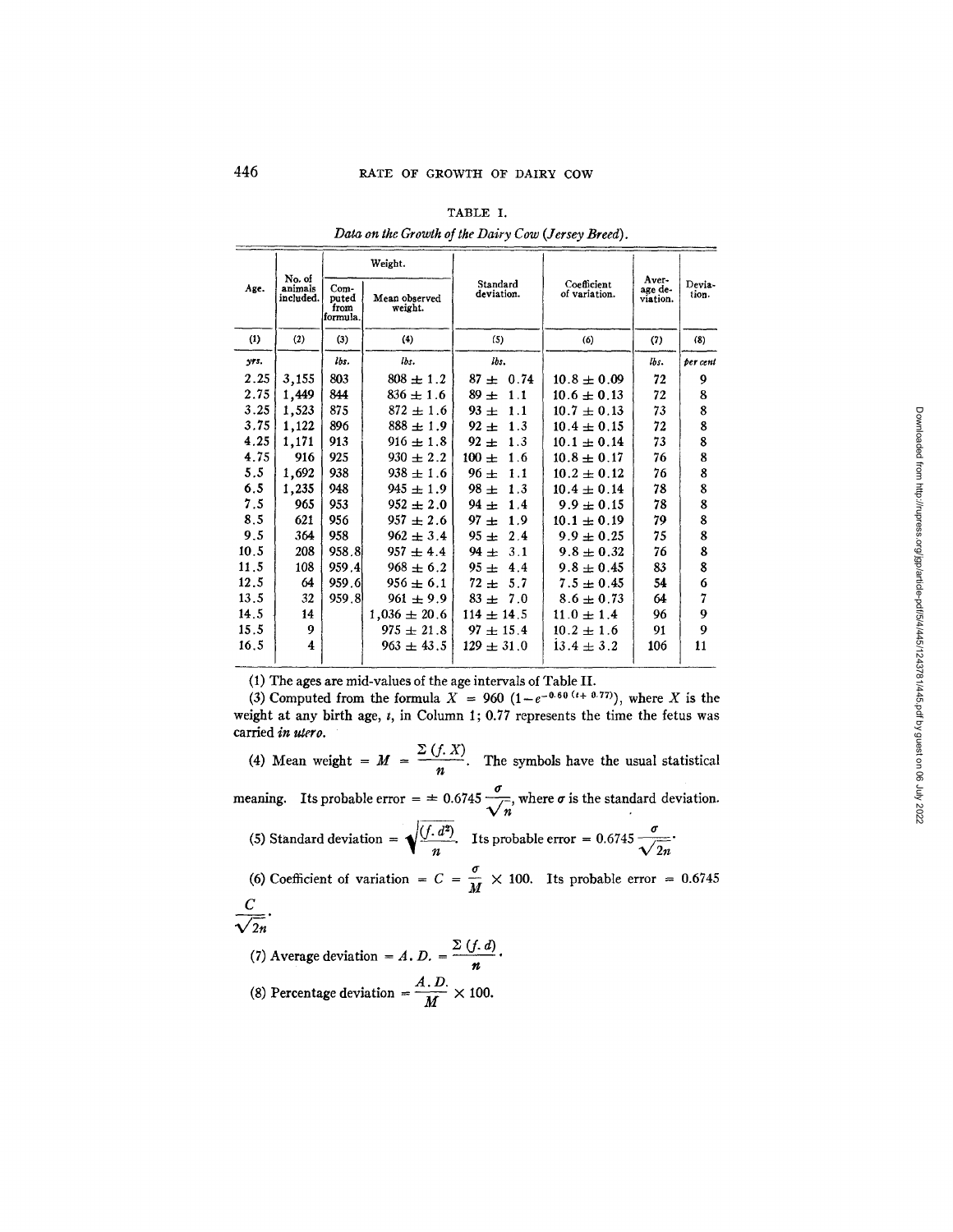|                                                       | Total.                |                       |     |         |         | $\overline{10}$         |          | $15$<br>$173$<br>$326$  |                | 918                  | 1,345           | 2,713           | 2,272                   | 2,867                   | 1,540                   | 1,563           | 446             |                         |                         | 3285         |                  | n<br>O                | $\mathbf{\tilde{c}}$ |              |            | 22<br>22     | 14,653            |
|-------------------------------------------------------|-----------------------|-----------------------|-----|---------|---------|-------------------------|----------|-------------------------|----------------|----------------------|-----------------|-----------------|-------------------------|-------------------------|-------------------------|-----------------|-----------------|-------------------------|-------------------------|--------------|------------------|-----------------------|----------------------|--------------|------------|--------------|-------------------|
|                                                       |                       | $16 - 17$             |     |         |         |                         |          |                         |                |                      |                 |                 |                         | $\overline{\mathbf{c}}$ |                         |                 |                 |                         |                         |              |                  |                       |                      |              |            |              | ÷                 |
|                                                       |                       | $15 - 16$             |     |         |         |                         |          |                         |                |                      |                 | m               |                         |                         |                         |                 |                 |                         |                         |              |                  |                       |                      |              |            |              | $\bullet$         |
|                                                       |                       | $14 - 15$             |     |         |         |                         |          |                         |                |                      |                 |                 |                         | $\tilde{\phantom{a}}$   | $\sim$                  |                 | S               | $\mathbf{z}$            |                         | ั∾           |                  |                       |                      |              |            |              | 4                 |
|                                                       |                       | $13 - 14$             |     |         |         |                         |          |                         |                |                      |                 |                 | ÷                       | ~                       | œ                       | $\bar{\bullet}$ |                 | ন                       |                         |              |                  |                       |                      |              |            |              | 32                |
|                                                       |                       | $12 - 13$             |     |         |         |                         |          |                         |                |                      | 2               |                 | <b>NN</b>               | $\overline{2}$          | $\overline{\mathbf{3}}$ | $\overline{2}$  |                 |                         | $\overline{\mathbf{r}}$ |              |                  |                       |                      |              |            |              | Ż,                |
|                                                       |                       | $11 - 12$             |     |         |         |                         |          |                         |                |                      |                 | 13              |                         | $\overline{29}$         | $\overline{23}$         |                 | ທ               |                         | $\sim$                  | ৸            |                  |                       |                      |              |            |              | 108               |
|                                                       | Age classes in years. | $10 - 11$             |     |         |         |                         |          |                         |                | $\tilde{\mathbf{c}}$ | ق               | $\overline{22}$ | 98                      |                         | 8 म                     |                 | ত্ৰ             | Ξ                       | ٠                       |              |                  |                       |                      |              |            |              | 208               |
|                                                       |                       | $0 - 10$              |     |         |         |                         |          |                         |                | ∘                    | in,             | ಸ               | $\overline{\mathbf{4}}$ | $\overline{3}$          | $\overline{z}$          | इन्न            |                 | $\overline{3}$          | $\approx$ $\sim$        |              |                  |                       |                      |              |            |              | 364               |
|                                                       |                       | a<br>d                |     |         |         |                         |          |                         |                | ۰                    | 25              | Ŧ               | $\overline{5}$          | $\boxed{43}$            | 88                      | $\frac{1}{3}$   |                 | $\overline{28}$         | ።                       | m            |                  | ۸                     |                      |              |            |              | 621               |
| Correlation Table of Age and Weight of Jersey Cattle. |                       | $7 - 8$               |     |         |         |                         |          |                         | ా              | ።                    | 39              | $\overline{2}$  | $\frac{112}{217}$       |                         | 169                     | 185             | 2               | $\overline{3}$          |                         |              |                  |                       |                      |              |            |              | 965               |
|                                                       |                       | 57                    |     |         |         |                         |          | $\overline{\mathbf{c}}$ | S              | ≌                    | $\overline{45}$ | 146             | 183                     | 274                     | $\overline{201}$        | 231             | ঙ               | $\overline{45}$         | 14                      |              |                  | $\tilde{\phantom{a}}$ |                      |              |            |              |                   |
|                                                       |                       | $\tilde{\mathcal{L}}$ |     |         |         |                         |          |                         | $\overline{5}$ | $\mathfrak{L}$       | 69              | 861             | 267                     | 422                     | 246                     | 269             | $\overline{5}$  | $\overline{5}$          | 9                       |              |                  |                       |                      |              |            |              | 917 1, 692 1, 235 |
|                                                       |                       | $4.5 - 5$             |     |         |         |                         |          |                         |                | $\overline{15}$      | 45              | 142             | 51                      | $_{212}$                | $^{128}$                | 136             | $\overline{4}$  | $\overline{8}$          |                         |              |                  |                       |                      |              |            | 2            |                   |
|                                                       |                       | $4 - 5$               |     |         |         |                         |          |                         |                | $\mathbf{S}$         | 69              | 204             | 209                     | 272                     | 166                     | $\overline{41}$ | $\overline{a}$  | হব                      |                         |              |                  |                       |                      |              |            |              |                   |
|                                                       |                       | $\vec{J}$<br>ö        |     |         |         |                         |          |                         | $\mathbf{r}$   | $\overline{3}$       | ३               | 224             | 242                     | 244                     | $\overline{17}$         | $\overline{5}$  | ≘               | $\overline{\mathbf{c}}$ |                         | ∾            |                  |                       |                      |              |            |              |                   |
|                                                       |                       | v<br>3-3              |     |         |         |                         |          | $\overline{\mathbf{z}}$ | $\mathbf{S}$   | $\overline{5}$       | 169             | 345             | 280                     | 328                     | 23                      | द्व             | $\overline{25}$ | $\overline{5}$          |                         | $\sim$       |                  |                       |                      |              |            |              |                   |
|                                                       |                       | J,<br>۸Ì              |     |         |         | $\overline{\mathbf{r}}$ | 4        | 35                      |                | 176                  | $\overline{5}$  | 377             | 258                     | 222                     | $\overline{z}$          | $\overline{3}$  |                 | LO <sub>1</sub>         |                         |              |                  |                       |                      |              |            |              |                   |
|                                                       |                       | 2.2.5                 |     |         |         |                         | $\infty$ | 124                     | 205            | 485                  | 583             | 837             | 410                     | 333                     | $\pmb{8}$               | 52331           |                 |                         |                         |              |                  |                       |                      |              |            |              |                   |
|                                                       | Weight classes.       |                       | lb. | 400-450 | 450-500 | 500-550                 | 550-600  | 600-650                 | 650-700        | $700 - 750$          | 750-800         | 800-850         | 850-900                 | 900-950                 | 950-1,000               | $,000-1,050$    | ,050-1,100      | $,100-1,150$            | $,150-1,200$            | $,200-1,250$ | $, 250 - 1, 300$ | $,300 - 1,350$        | ,350-1,400           | $,400-1,450$ | ,450-1,500 | $,500-1,550$ |                   |

TABLE II.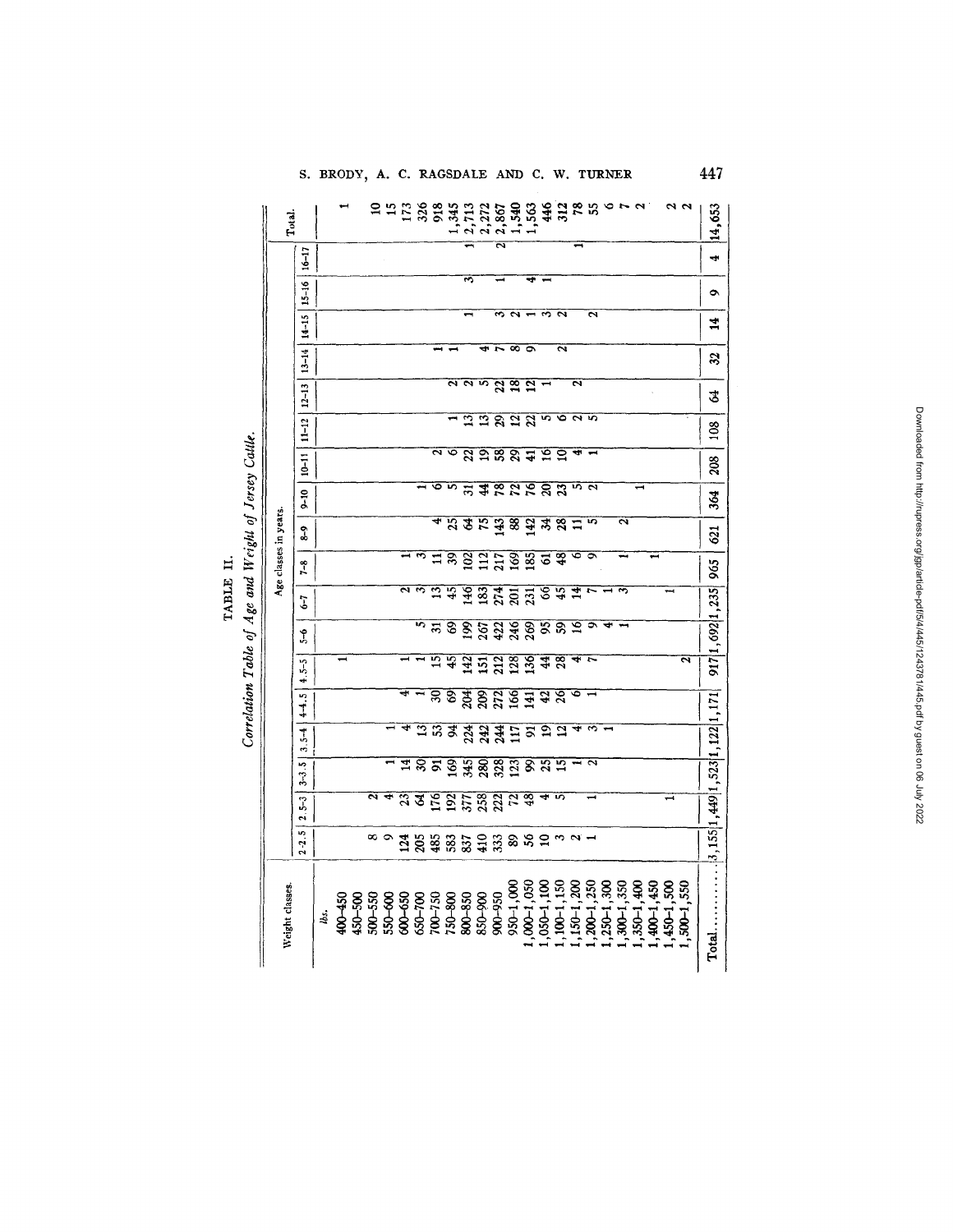of which were estimated, were sent in by the breeders at the end of the year's testing. Theoretically, therefore, a correction should be made by a whole year; practically, however, such a correction is





perhaps unnecessary inasmuch as the heavy milking dairy cow seldom gains and often loses in weight during the year on official test. No correction, therefore, has been made.